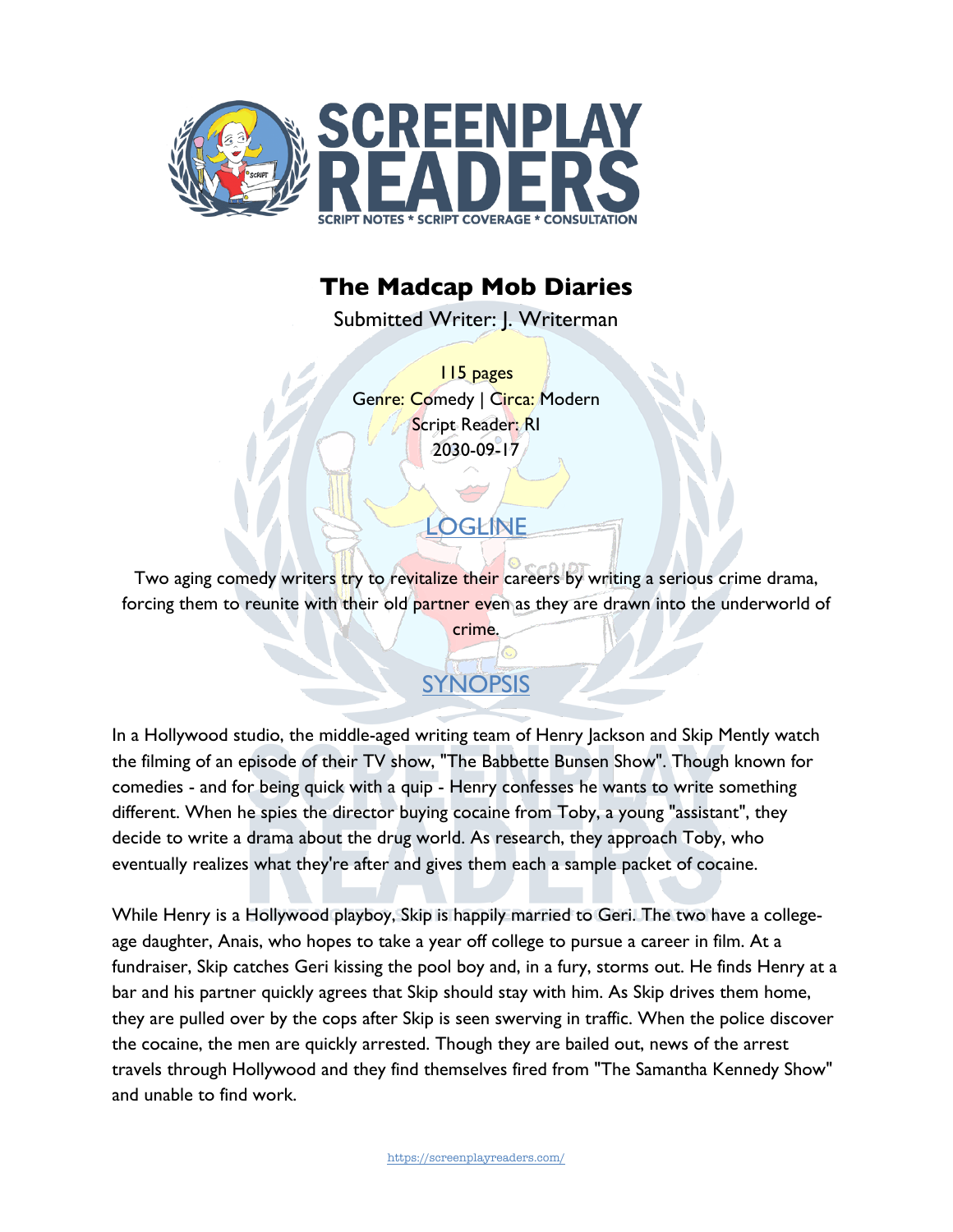As the men struggle to decide on their next step, they are visited by Toby who has heard of the incident and wants to express his gratitude because the men didn't turn him in. They tell him about their idea for a new movie and he agrees to be interviewed as part of their research. Skip returns home to pack his things where he has a fight with Geri over the state of their marriage. Geri has felt neglected for a long time but Skip can't forgive her for her betrayal.

Henry and Skip try to distract themselves with work and go to the Original Farmers' Market for inspiration. They meet Michelle, who years ago was their writing partner, and she tells them the truth about how the men got their first job: she was sexually assaulted by a producer who went on to hire Henry and Skip. Disgusted with Hollywood, Michelle left and has gone to become a successful author of teen fiction, which she writes under a pseudonym. The men are stunned by the revelation and suggest that Michelle help them with their film.

Knowing that Anais grew up reading Michelle's books, Skip invites her over. When Geri overhears the call, her reaction tells Anais that she wants to reconcile with Skip and Anais agrees to help. Meanwhile, Henry, Skip, and Michelle start writing their movie and there is a clear attraction between Henry and Michelle.

The next night, Skip goes to a restaurant to meet Anais and finds Geri waiting for him instead. After a rocky start, the two have a good time and agree to revitalize their romance. Henry and Michelle continue to grow closer. The writers go on to interview Toby who reveals himself to be a sensitive sort who is dealing drugs to pay for his education.

In the name of research, Michelle and Henry visit the warehouse where Toby told them his drug deals occur. While Skip and Geri have a successful date, Michelle and Henry stakeout the warehouse. They're discovered by Toby and his girlfriend Jenny. Toby reveals he set the writers up to see how committed they were to tell his story. The four of them go for drinks and Michelle and Henry continue to flirt. Later, Skip returns home to find that they have slept together.

The writers continue working on their film only to be interrupted by Toby, who is on the run. He reveals that Jenny is the daughter of a rival gang leader and that they are in danger now that the romance has been discovered. Toby asks the writers for help staging a murder-suicide so he and Jenny can start a new life. The writers concoct a complicated plan involving squibs and fake guns which they'll enact with the help of Scott Ryan, a stuntman friend of Michelle's.

A few nights later, the writers follow Toby and Jenny to their meeting with the gang leader Crisso and his henchmen. They are taken to an empty field where Toby is told to kill Jenny but Crisso exchanges Toby's gun (which is a fake with blanks) with his own (which is real). Watching this from afar, the writers panic as they realize their ruse is about to go tragically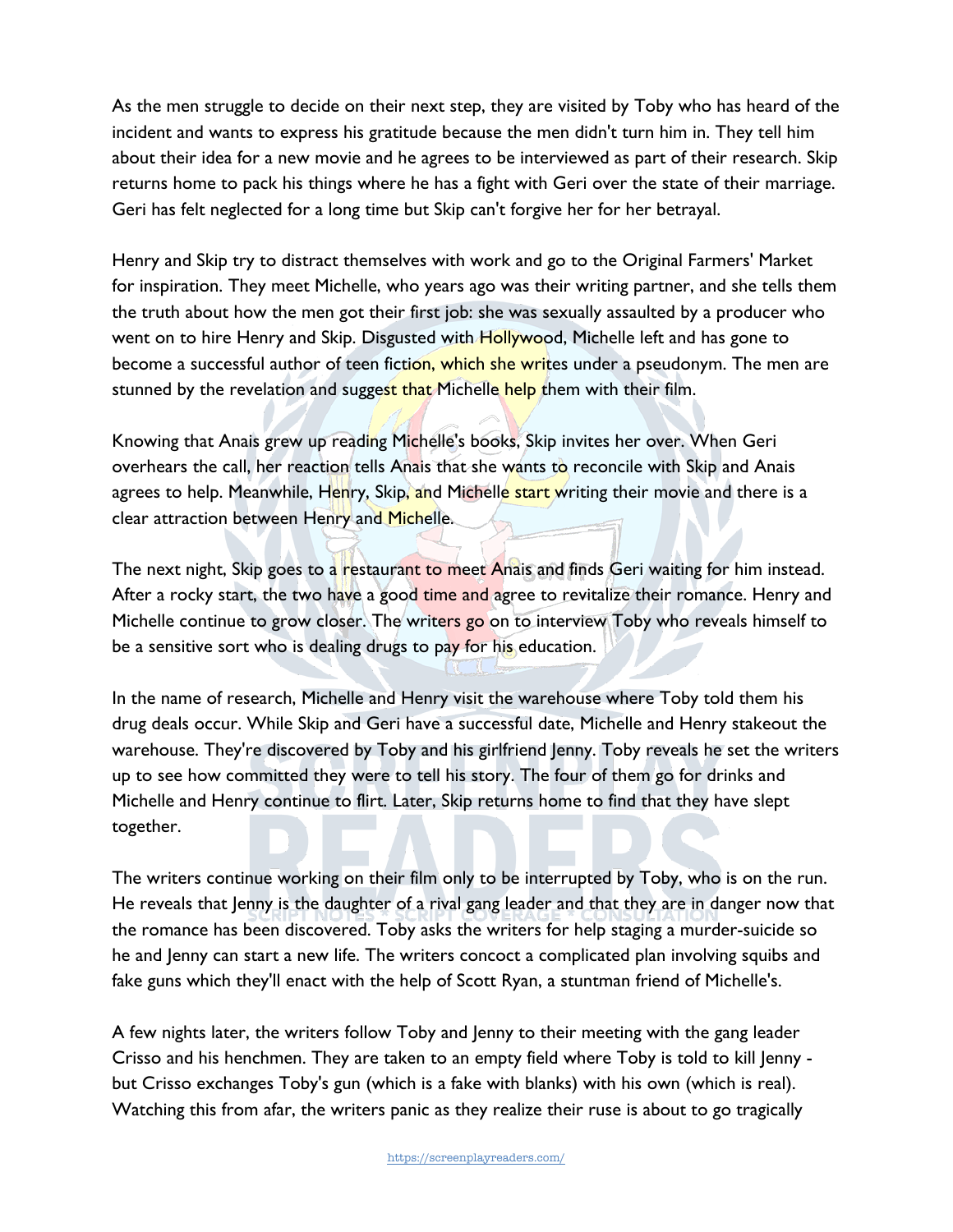awry. Michelle comes to the rescue by racing into the field with her own gun. As Skip and Henry watch in horror, chaos ensues. Toby shoots Michelle and then Jenny.

Suddenly, cops swarm the field. Crisso is killed and the other men are apprehended. It is revealed that the police had bugged Henry's house and knew about the planned meeting. Believing Michelle to be dead, Henry confesses his love - only to be stunned when Michelle wakes up unharmed. She had been fitted with a squib and had managed to switch guns with Toby when she ran onto the field. Jenny is also unharmed but the cops announce that Toby, Jenny, and Michelle will have to go into the witness protection program.

In the aftermath, the writers finish their script - now a Romeo and Juliet-esque tale based on Toby and Jenny's romance - and learn that it has been optioned. Anais is going to helm the project. Toby and Jenny are safe and Michelle, now living under her pseudonym, marries Henry. Skip and Geri have also reconciled. Henry and Skip both quit the writing game - Henry is going into witness protection with Michelle while Skip and Geri are moving to Europe for a fresh start.

# **SCRIPT NOTES**

F. Scott Fitzgerald wrote that there are no second acts in AmTobyan lives, but the heroes of "The Madcap Mob Diaries" might disagree by the time they reach their finale in this bright and snappy romp. The movie's theme of second acts and second chances is echoed throughout its numerous plot threads - Michelle gets a second chance at screenwriting, Geri and Skip get their second chance at marriage, and even Toby gets a second chance to live an honest life. Of course, the men also get one final stab at Hollywood glory when they sell their script, giving the film its fairy-tale ending. Our wisecracking protagonists have a rapport which recalls other famed comic duos like the ones found in "The Odd Couple" and "The Sunshine Boys". The premise of Hollywood writers colliding with the high stakes of the criminal underground is a sharp one, as it provides for both tension and fish-out-of-water comedy. The film also has many strong scenes in which the comedy pauses long enough for these characters to become three dimensional. The scenes between Geri and Skip (pages 41 - 42), Anais and Skip (pages 21 - 22) and Michelle's revelation about her past all help to lift these characters and make them threedimensional.

The third act has a clever conceit as the Hollywood folk find their special skills are just what's needed to dupe the crooks. It's also the strongest section of the film as the dramatic stakes are sky-high, which gives the script a finale taut with tension. By contrast, the earlier parts in the film pale in comparison. While the film's first two acts create great problems for the characters - the arrest, the loss of their jobs, Skip's failing marriage - their efforts to solve these problems lack sufficient dramatic stakes. After losing their jobs, Skip and Henry set out to write a new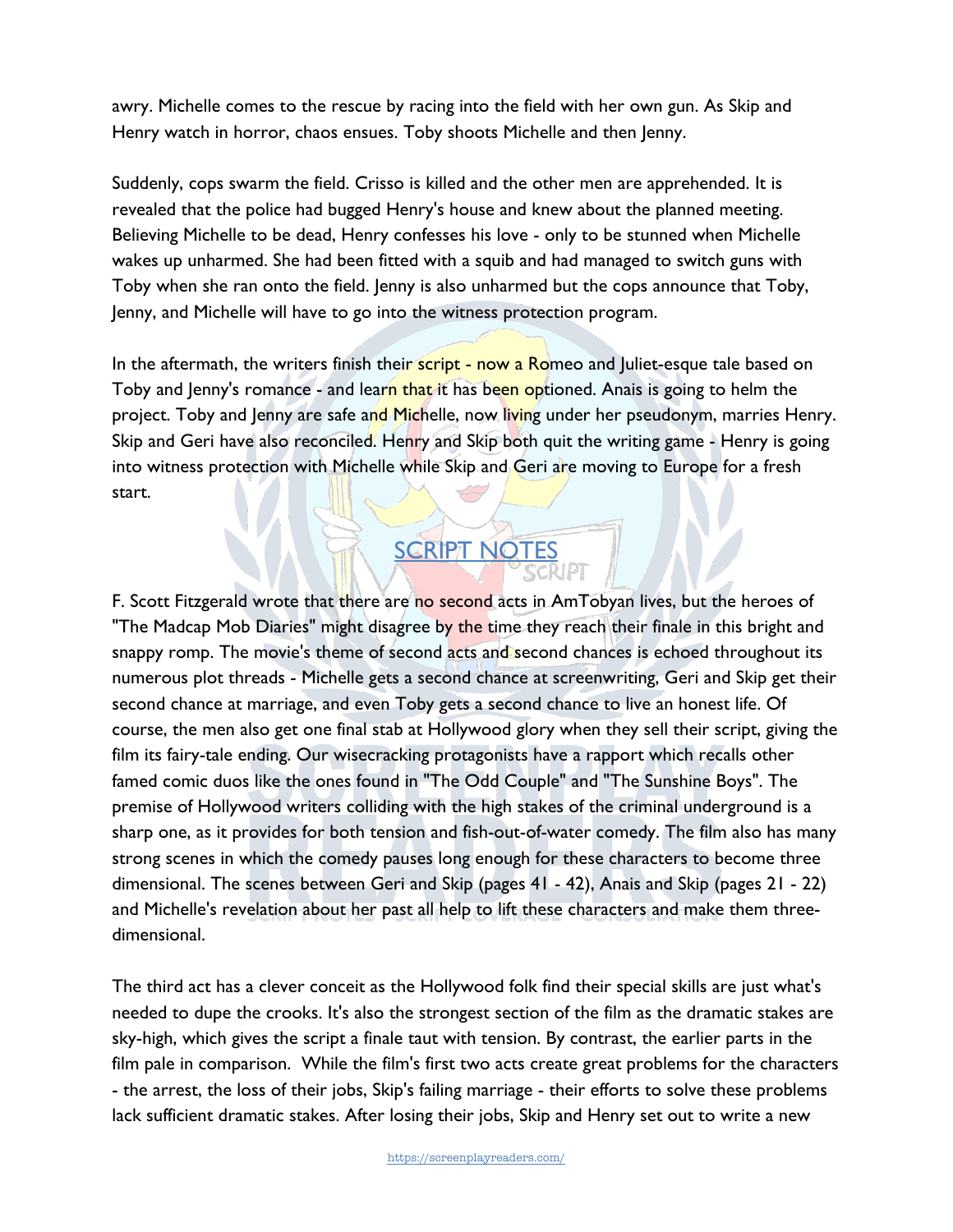film. While this may help them in the long run, the plot has not yet provided urgency to their efforts. No one is asking them to write the film and there's no indication that a completed script will even give them the opportunity to help them rehabilitate their careers. This means their quest to finish the script lacks sufficient dramatic tension. The lack of a compelling need means the first two acts lack of a compelling antagonist. The antagonists (the Hollywood people who have ended their career) are kept off-screen. And since the characters have no desperate need in the second act, there's no antagonist who stands in the way.

This could be addressed by the simple introduction of a dramatic opportunity to help them revitalize their careers. There could be a screenwriting competition or Henry might pitch their unwritten film to an important producer, who asks to see a screenplay by the end of the week. Whatever the urgency, the result should be that Henry and Skip are compelled to suddenly produce a script. The stakes could be further heightened if they are told that some A-list celebrity is interested in the project - but time is ticking. The celebrity would need to see a script soon. In all these scenarios, we have a scenario which introduces urgency to the film's second act. The men have a limited time to produce a screenplay which will save their careers. The antagonistic forces could be their conflicting desires to address the issues in their personal lives (i.e. Skip wants to write the movie but he also wants to repair his marriage).

Creating urgency will also force the men to become more active in their own fates. Right now, many of the things that happen to Skip and Henry occur largely by luck. Toby happens to show up at their apartment after the arrest and they happen to run into Michelle at the Farmers' Market. Anais sets Skip up on the blind date, making her and Geri the active ones in restoring the marriage. Consider altering these scenes so that these events happen as a result of the men's own actions. Let's continue with one of the scenarios suggested above. The men have a week to produce their screenplay. They track down Toby and convince him to tell them his story. Then one of them gets the idea to find Michelle (perhaps on the theory that three heads are better than one). Meanwhile, Skip convinces Anais to help him reconcile with Geri.

SCRIPT

These are just suggestions, of course. The point is to create a scenario which A) creates urgency behind their need to write the script and B) makes the protagonists more active in their own fates. **SCRIPT NOTES \* SCRIPT COVERAGE \* CONSULTATION** 

Consider finding more opportunities to create conflict between the characters. Part of the great comedy in "The Sunshine Boys" and "The Odd Couple" comes from the fact that the men are forced to interact with each other even though they don't get along. This is not to suggest "The Madcap Mob Diaries" needs to mimic this dynamic with Skip and Henry (though that's certainly a possibility). However, finding ways to introduce conflict into their relationship will raise the dramatic stakes. Let's return to the above scenario one last time. Suppose the producer the men needed to impress is none other than Howard Leachman. This creates a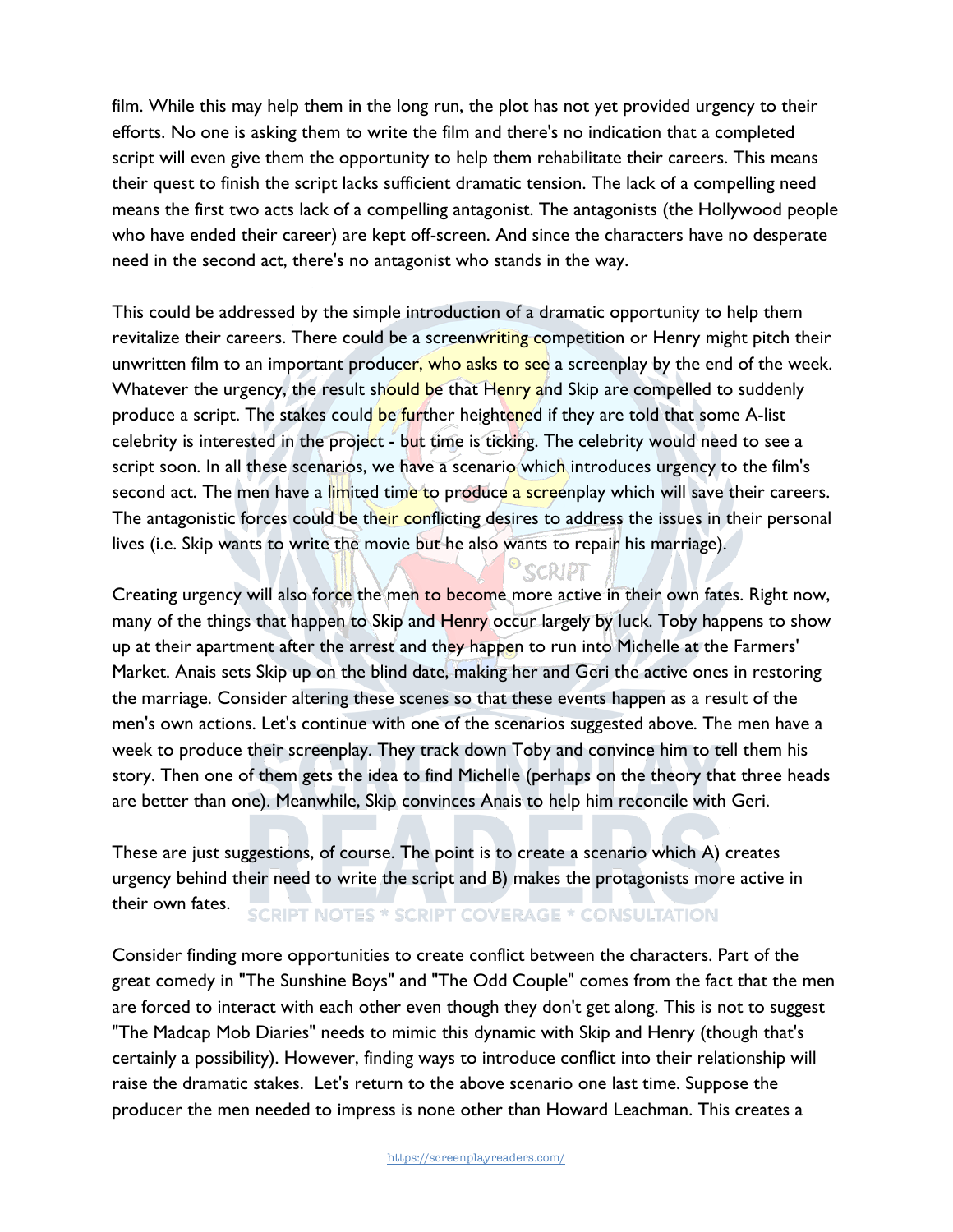conflict since Michelle obviously doesn't want to interact with him again. She tells them the reason why. What do the men do with this information? They need Howard Leachman to revitalize their career but how can they accept his help after what he did to Michelle? This would create a moral dilemma which will add tension. It may lead to conflict between the men as they are forced to examine the price they are willing to pay for success.

Creating opportunities for the men to confront their own morals is just one possible way to use the plot to take the protagonists on a compelling emotional journey. This is another area of the script which needs close examination. All films have two plots - the exterior one (the action of the film) and the interior one (the emotional arc of the characters). The exterior journey should provoke the interior one, such as how the exterior plot in "The Sunshine Boys" forces the two elderly comedians to confront their issues and restore their friendship.

In "The Madcap Mob Diaries", there exists a disconnection between Henry and Skip's interior journey and the exterior plot. The exterior plot concerns their efforts to write a new film and save their careers, which gets them embroiled with  $Toby$ , Jenny, and the criminal underworld. The interior journey, though, involves Skip saving his marriage and Henry embarking on a romance with Michelle. This disconnection is emphasized in the third act when Henry and Skip remain uninvolved in the film's climactic confrontation. They are witnesses to the climax of their own adventure as opposed to being active participants.

Consider connecting these two stories. The efforts to write the screenplay should be the thing that provokes some interior change in the men. This could be as simple as forcing the two men to confront issues in their own relationship or giving them the tools they need to save their romantic lives. For instance, suppose that its Toby who ends up coaching Skip on how to save his marriage? Whatever is decided, it's crucial that the third act climax involves the men. Perhaps it's all three of the writers who have to jump into the fray and improvise - or write their way to freedom.

"The Madcap Mob Diaries" has an engaging premise and plenty of comedy. In the next draft, focus on raising the dramatic stakes, adding dramatic urgency, and using the plot to give the two protagonists a more compelling emotional journey. ERAGE \* CONSULTATION

Page 1. This is a fun opening that delivers a nice twist when we realize we're watching a TV show being filmed. It also introduces the world of the story and our characters in a way that's fast and funny.

Page 10 - 15. There is a natural energy to this scene with Toby. This sequence is strong because Skip and Henry are active and taking charge of their own fates. They want something and they're trying to get it. Use this technique throughout the film. In every scene with the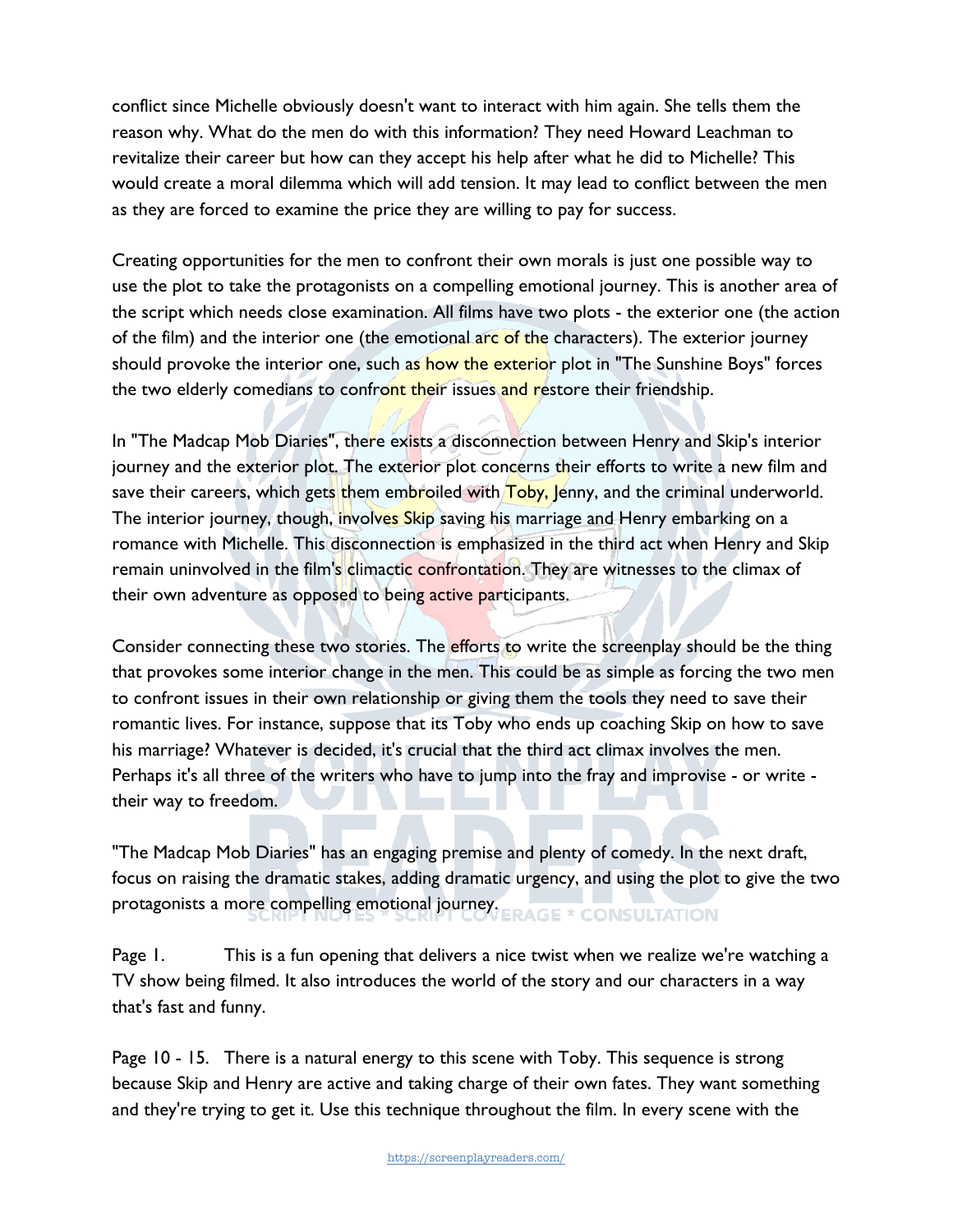men, examine how to make the men more active in fighting for what they need.

Page 20. "Looks like you need a new writer...." One of the clever things about the film's dialogue is that it reflects the characters: they are writers and would naturally use writing metaphors when they talk. Good job.

Page 38. "I do my homework." This should be Toby's line but it's been assigned to Henry.

Page 43. Skip is referred to as "Paul" in the narration.

Page 77. Typo. "bit" should be "bite"

Page 96. Consider finding a way to give us this information about Toby and Jenny's relationship earlier. Including this much exposition now slows down the momentum. Suppose that Toby and Jenny told Henry and Michelle the truth when the four of them were out earlier. Then Toby could show up now and there would be no need to pause for an explanation.

Page 99. For them to agree to help Toby and risk themselves, there should be some very compelling reasons. For instance, suppose Toby helped them write their movie and they sell it to some producer. As they're celebrating, Toby arrives with his problem and they agree to help him to pay him back for helping them get their careers back on track.

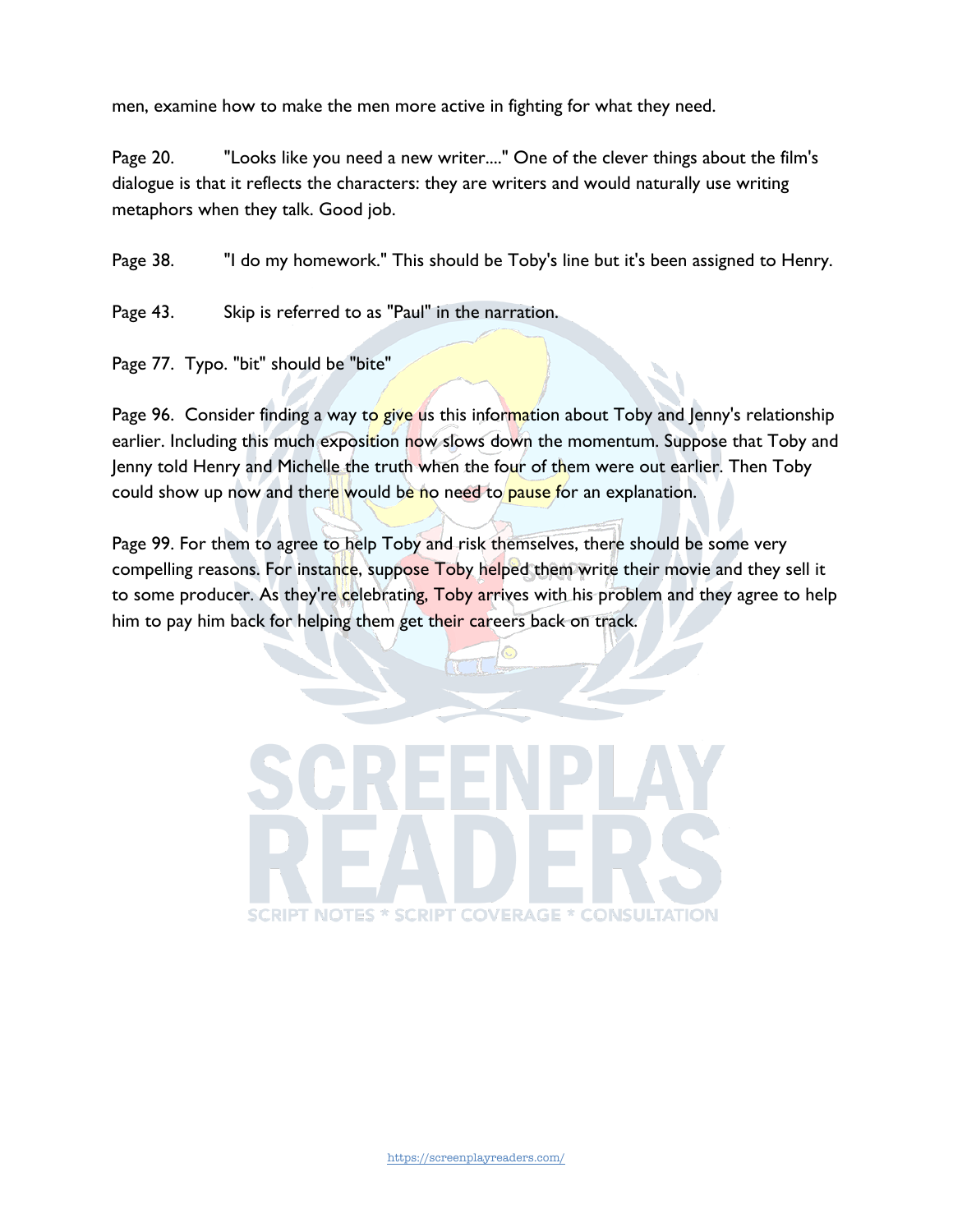## SCRIPT READER'S SCORESHEET

|                                                                                                 | 80          |
|-------------------------------------------------------------------------------------------------|-------------|
| Script's first 10 pages are compelling                                                          | 80          |
| Script's theme is well-executed/interweaved well                                                | 90          |
| Story/plot/story logic is clear and easy to follow                                              | 90          |
| Every story element feels essential                                                             | 75          |
| Setting/world is easy to understand/follow                                                      | 90          |
| The script is not bogged down by exposition                                                     | 70          |
| Scenes and moments cause/impact later scenes and moments                                        | 75          |
| Stakes are clear/conflict is strong and/or compelling                                           | 60          |
| Tension builds/escalates throughout                                                             | 60          |
| Characters are interesting/entertaining/fun to watch                                            | 75          |
| Characters' choices and actions drive the story forward                                         | 60          |
| Characters' motivations/wants/obstacles are clearly defined                                     | 60          |
| It's easy to tell who's who - Characters are different from one another                         | 75          |
| Antagonistic forces are difficult for protagonist/s to overcome                                 | 60          |
| Dialogue is strong/colorful/entertaining/impactful                                              | 85          |
| Action/description text is visual/concise/vivid                                                 | 100         |
| Climax/resolution is entertaining/satisfying                                                    | 60          |
| The script feels as if it's as strong/funny/dramatic/entertaining as it can be                  | 65          |
| The script's target audience/demographic is clear                                               | 90          |
| <b>CONSULTATION</b><br>Content/subject matter is likely to be strategically appealing to buyers | 90          |
| The script's format/spelling/presentation isn't distracting                                     | 100         |
| Average Score                                                                                   | 76.8        |
| Recommendation                                                                                  | <b>Pass</b> |

Please note: There is no formal mathematical correlation between scores and Recommendation.